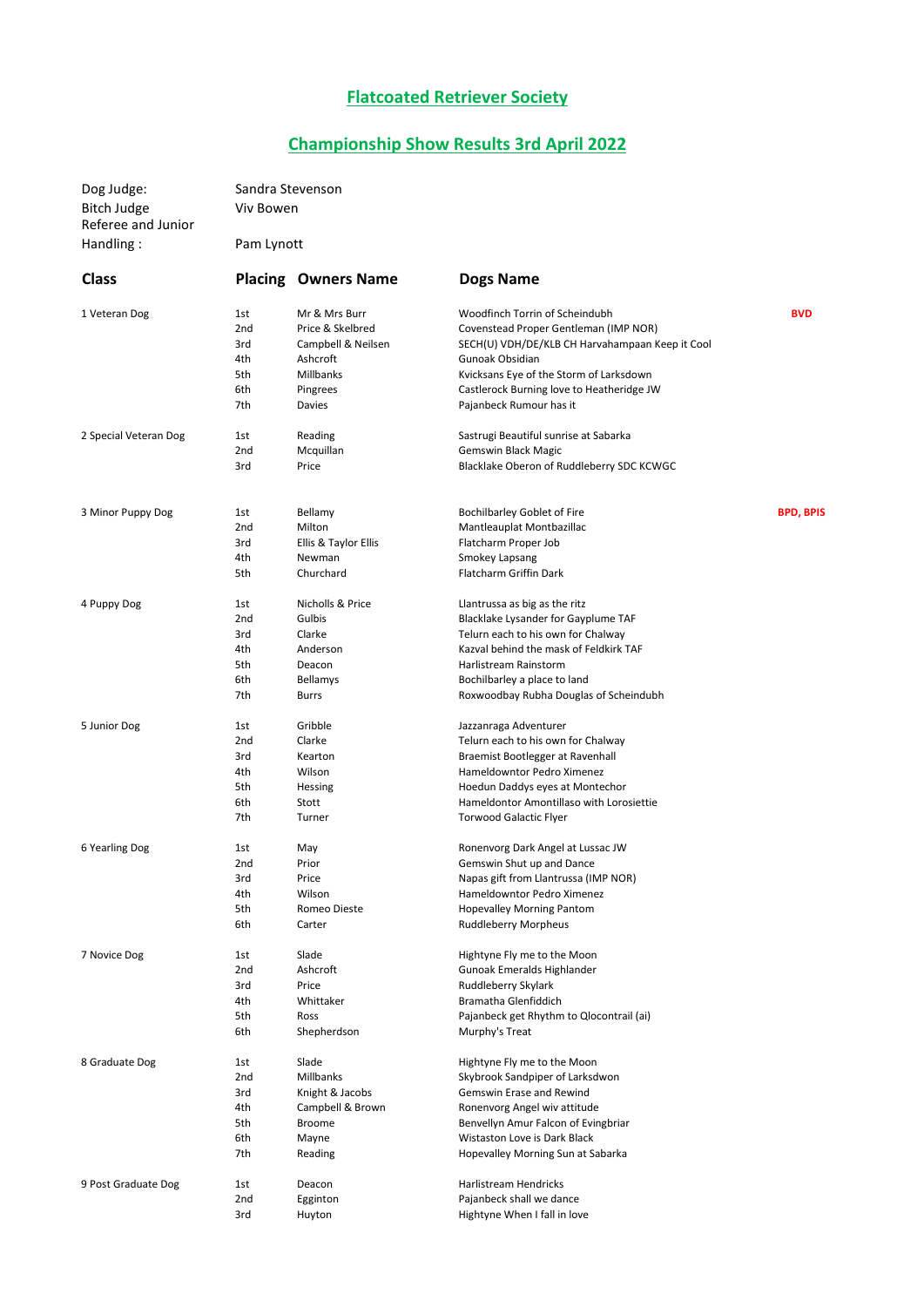|                           | 4th        | Holland              | Flatcharm Mayhem Miller                                           |                        |
|---------------------------|------------|----------------------|-------------------------------------------------------------------|------------------------|
|                           | 5th        | Romeo Dieste         | <b>Hopevalley Morning Circus</b>                                  |                        |
|                           | 6th        | Pingrees             | Calzeat Gentlemans Agreement to Heathridge JW (IMP SWE)           |                        |
|                           | 7th        | Gulbis               | <b>Blacklake Angelo for Gayplume</b>                              |                        |
|                           |            |                      |                                                                   |                        |
| 10 Mid Limit Dog          | 1st        | Walker               | Lizzlog Buzzlightyear                                             | DCC & BIS              |
|                           | 2nd        | Douglas              | Plainfires Quintessintial Greenbayhill IMP CHE                    |                        |
|                           | 3rd        | Trotter              | Lussac Winter Wizard JW SWGC                                      |                        |
|                           | 4th        | Williams             | Wistaston Jets Legacy (AI)                                        |                        |
|                           |            |                      |                                                                   |                        |
| 11 Limit Dog              | 1st        | Bellamy              | Bochilbarley Blue Moon (AI)                                       |                        |
|                           | 2nd        | Ross                 | Go with the Flow Ebony in Harmony at Qlocontrail (IMP NL) J Sh CM |                        |
|                           | 3rd        | Smitherman & Roberts | Seaheart Crian at Gloi JW                                         |                        |
|                           | 4th        | Egginton             | Pajanbeck PS I love you                                           |                        |
|                           | 5th        | Hewison              | Casblaidd Island in the Sky SGWC KCWGC                            |                        |
|                           | 6th        | Holmes               | Rydanah This Charming Man                                         |                        |
|                           | 7th        | Tappins              | Blacktoft Born of Ice (AI)                                        |                        |
|                           |            |                      |                                                                   |                        |
| 12 Open Dog               | 1st        | Holland              | Flatcharm Mr Brightside                                           |                        |
|                           | 2nd        | Walker               | Lizzlog Shotgun Harry JW                                          |                        |
|                           | 3rd        | Holman               | Trevana Masterchef (IMP ZAF)                                      |                        |
|                           | 4th        | Reynolds             | Telurn Cant Touch This SGWC                                       |                        |
|                           | 5th        | Hessing              | Ronenvorg I believe in Santa at Montechor                         |                        |
|                           | 6th        | Goldberg & Keight    | Laurvic Foto Finnish (AI)                                         |                        |
|                           |            |                      |                                                                   |                        |
| 13 Champion Dog           | 1st        | Reynolds             | CH Wiccansage Hugo's Dream JW SGWC                                | <b>RDCC &amp; RBIS</b> |
|                           | 2nd        | Bellamy              | Woodfinch Masquerade                                              |                        |
|                           | 3rd        | Goldberg & Keight    | SH CH Laurvic Talking Italian                                     |                        |
|                           | 4th        | Nielsen              | CIE/HU/SE/NO/DEVDH/DECH/DK CH Starworkers You keep surprising me  |                        |
|                           |            |                      |                                                                   |                        |
| 14 Field Trial Dog        | No entries |                      |                                                                   |                        |
|                           |            |                      |                                                                   |                        |
| 15 Special Open Liver Dog | 1st        | Evans                | Gemswin Relight my Fire JW                                        | <b>BLIS</b>            |
|                           | 2nd        | Gribble              | Jazzanraga Adventurer                                             |                        |
|                           | 3rd        | Whittaker            | Bramatha Brownie                                                  |                        |
|                           | 4th        | Carter               | Ruddleberry Morpheus                                              |                        |
|                           | 5th        | Shepherdson          | <b>Murphys Treat</b>                                              |                        |
|                           |            |                      |                                                                   |                        |
| 16 Special SDC            | 1st        | Knight & Jacobs      | Gemwsin Rolling in the Deep                                       |                        |
|                           | 2nd        | Price                | Blacklake Oberon of Ruddleberry SDC KCWGC                         |                        |
|                           |            |                      |                                                                   |                        |
| 17 Veteran Bitch          | 1st        | Knight & Jacobs      | Moonstruck Macadamia JWW15                                        | <b>BVIS</b>            |
|                           | 2nd        | Staff                | Bonnyhillbrae Ebony Silk                                          |                        |
|                           | 3rd        | Kulczycka            | Seaheart Bronte of Everblack                                      |                        |
|                           | 4th        | Branscombe           | <b>Torrinmill Gaelic Aurora</b>                                   |                        |
|                           | 5th        | Thurgood             | Ballyriver Snowflake of Thurwitt                                  |                        |
|                           | 6th        | Hewison              | Donascimento Danilo from Casbalidd SGWC KCWGC                     |                        |
|                           | 7th        | Goodman              | <b>Blackake Cordelia</b>                                          |                        |
|                           |            |                      |                                                                   |                        |
| 18 Special Veteran Bitch  | 1st        | <b>Brookes</b>       | Flathams Gaode Delbax from Castlerock JW                          |                        |
| 19 Minor Puppy Bitch      | 1st        | Chambers             | Hototo Pretty Ballerina                                           | <b>BPB</b>             |
|                           | 2nd        | Sullivan             | Wyrebeck Live Forever                                             |                        |
|                           | 3rd        | Huyton               | Hightyne Bright Blue Rose                                         |                        |
|                           |            |                      |                                                                   |                        |
|                           | 4th        | Huyton               | Hightyne My Blue Heaven                                           |                        |
|                           | 5th        | Mellor               | Flatcharm Guity Pleasure                                          |                        |
|                           | 6th        | Stevenson            | Feldkirk Roses n Roses                                            |                        |
|                           | 7th        | Hollingdales         | AylawbrOok Noones Perfect                                         |                        |
| 20 Puppy Bitch            | 1st        | Hewison              | Selloana Monoceros                                                |                        |
|                           | 2nd        | Osborne Brown        | Perrymel Indigo Mist                                              |                        |
|                           | 3rd        | Thurgood             | Thurwitt Tamara                                                   |                        |
|                           | 4th        |                      |                                                                   |                        |
|                           |            | Warrington           | Bochilbarley Mu Mu Land at Woodavens NAF                          |                        |
|                           | 5th<br>6th | Knight<br>Smith      | <b>Blacklake Narisa</b><br>Vynesbrook Magic Circle                |                        |
|                           |            |                      |                                                                   |                        |
| 21 Junior Bitch           | 1st        | Knight & Jacobs      | Gunoak Solar Flare by Gemswin                                     |                        |
|                           | 2nd        | Holmes               | Rydanah Devils in the Detail                                      |                        |
|                           | 3rd        | Egginton             | Pajanbeck Nine to Five (AI)                                       |                        |
|                           | 4th        | Kulckzycka           | Everblack Crazy in Love                                           |                        |
|                           | 5th        | Thurgood & Holmes    | Finhamspride Clio                                                 |                        |
|                           | 6th        | Simmons              | Coedylan Bambino Caro                                             |                        |
|                           | 7th        | Dunnet               | Hoedun Miss Atomic Bomb                                           |                        |
|                           |            |                      |                                                                   |                        |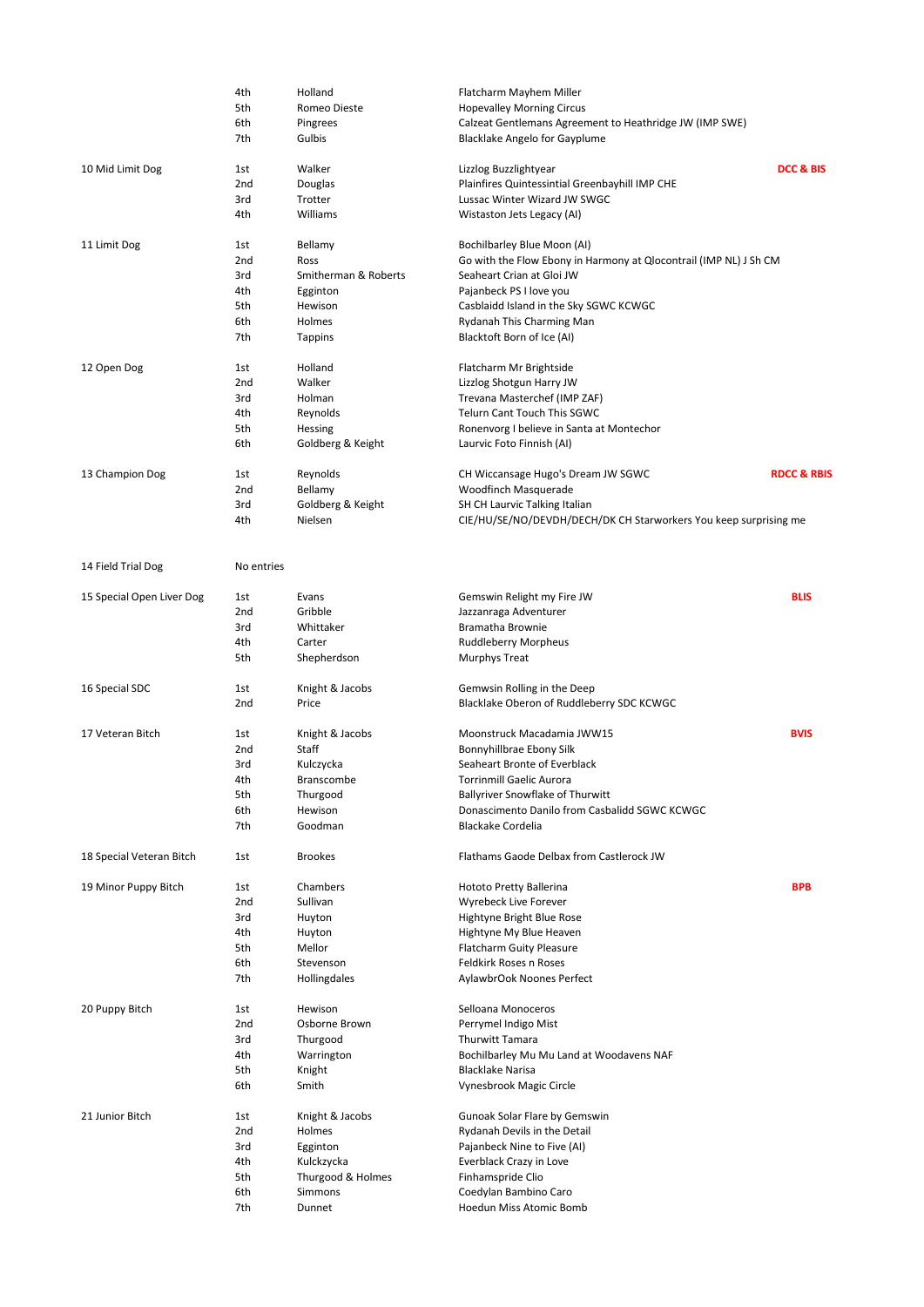| 22 Yearling Bitch           | 1st             | Orme                      | Hopevalley Morning Dream of Elmstock                              |                      |
|-----------------------------|-----------------|---------------------------|-------------------------------------------------------------------|----------------------|
|                             | 2nd             | Campbell                  | Ronenvorg Whispering Angel                                        |                      |
|                             | 3rd             | Anderson                  | Kazval Angel in your Sky over Feldkirk                            |                      |
|                             | 4th             | Simmons                   | Coedylan Bambino Caro                                             |                      |
|                             | 5th             | Price                     | Ruddleberry Aphrodite                                             |                      |
|                             | 6th             | Whittel                   | Castlerock when you believe                                       |                      |
|                             | 7th             | Whittaker & Beevers       | Lucille Snuffles                                                  |                      |
| 23 Novice Bitch             | 1st             | Ashcroft                  | <b>Gunoak Emeralds Capercaley</b>                                 |                      |
|                             | 2nd             | Orme                      | Hopevalley Morning Dream of Elmstock                              |                      |
|                             | 3rd             | Warrington                | Bochilbarley Mu Mu Land at Woodavens NAF                          |                      |
|                             | 4th             | Curtis                    | Tallistar Crazy in Love                                           |                      |
|                             | 5th             | Newstead                  | Revetti Hakkinen                                                  |                      |
|                             | 6th             | Edwards                   | Broomsward Coco Chanel                                            |                      |
|                             | 7th             | Place                     | Wistaston Happy go Lucky                                          |                      |
|                             |                 |                           |                                                                   |                      |
| 24 Graduate Bitch           | 1st             | Goldberg & Keight         | Laurvic Out of Eiden                                              |                      |
|                             | 2nd             | Chambers                  | Hototo Polly Toodle                                               |                      |
|                             | 3rd             | Kulzckycka                | Everblack Breakdown Cover                                         |                      |
|                             | 4th             | Hollingdale & Whitaker    | Jetstarki If I can Dream                                          |                      |
|                             | 5th             | Gardiner                  | Bitcon Taylor made for Svenjak                                    |                      |
|                             | 6th             | Nicholls & Price          | Llantrussa O sole Mio                                             |                      |
|                             | 7th             | Leavy                     | Hopevalley Morning Shine over Wychwizard                          |                      |
| 25 Post Graduate Bitch      | 1st             | Keartons                  | Hopevalley Morning Dew at Ravenhall                               |                      |
|                             | 2nd             | Miltons                   | Manteauplat Black Pippin                                          |                      |
|                             | 3rd             | Oxford                    | Matlaras Spirit of Dunkirk for Taranbeck                          |                      |
|                             | 4th             | Richards                  | Hopevalley morning River through Kimberfield                      |                      |
|                             | 5th             | Lewis                     | Llantrussa Tea for two at Fairwinds                               |                      |
|                             | 6th             | Wilson                    | Hameldown Music of the Night (IMP)                                |                      |
|                             | 7th             | Newstead                  | Revetti Hakkinen                                                  |                      |
| 26 Mid Limit Bitch          | 1st             | Knight & Jacobs           | Gemswin Dressed for success                                       |                      |
|                             | 2nd             | Phipps Baker & Baker      | Never say Never Oasis of Peace                                    |                      |
|                             | 3rd             | May                       | Llusac Winter Witch JW SGWC                                       |                      |
|                             | 4th             | Colson & Fox              | Blacktoft Dancing on Ice with Winyhollows                         |                      |
|                             | 5th             | Egginton                  | Pajanbeck Angels on my Side                                       |                      |
|                             | 6th             | Williams                  | Wistaston Frozen Love (AI)                                        |                      |
|                             | 7th             | Swan                      | Swantonwood Gold Leaf                                             |                      |
|                             |                 |                           |                                                                   |                      |
| 27 Limit Bitch              | 1st             | Huyton                    | Hightyne Ramblin Rose                                             | <b>BCC &amp; BOS</b> |
|                             | 2nd             | Colsons                   | Blacktoft Ice Baby (AI)                                           |                      |
|                             | 3rd             | Walker                    | Lizzlog Fanny by Gaslight                                         |                      |
|                             | 4th             | Warrington                | Bochilbarley Heaven Sent to Woodavens (AI)                        |                      |
|                             | 5th             | Price & Nicholls          | Lantrussa Juliet                                                  |                      |
|                             | 6th<br>7th      | Groom<br>Jones            | Candiliz Black Velvet<br>Blacktoft Sapphire Ice at Benvellyn (AI) |                      |
|                             |                 |                           |                                                                   |                      |
| 28 Open Bitch               | 1st             | Johnston                  | SH CH Feldkirk Dior of Kazval                                     | <b>RBCC</b>          |
|                             | 2nd             | Romeo Dieste              | Hopevalley Morning Rainbow JW                                     |                      |
|                             | 3rd             | Walker                    | Lizzlog Brewin Bettie JW                                          |                      |
|                             | 4th             | Holmes                    | Wiccansage Virtue at Rydanah                                      |                      |
|                             | 5th             | Burr                      | Woodfinch Rubha Innis of Scheindubh                               |                      |
|                             | 6th             | <b>Egginton and Davis</b> | Go with the Flow Dynamic Faithful (IMP NED)                       |                      |
|                             | 7th             | Goldberg & Keight         | Laurvic Finishing Touch (AI)                                      |                      |
| 29 Champion Bitch           | 1st             | Fox                       | CH Blacktoft Burlesque JW                                         |                      |
|                             | 2 <sub>nd</sub> | Kiddell                   | Hameldowntor Midsummer Nights Dream (TAN)                         |                      |
| 30 Field Trial Bitch        | No Entries      |                           |                                                                   |                      |
|                             |                 |                           |                                                                   |                      |
| 31 Special Open Liver Bitch | 1st             | Price                     | Ruddleberry Touch The Sky                                         |                      |
|                             | 2nd             | Coleman                   | BrookeonedenFudge at Ravenjais                                    |                      |
|                             | 3rd             | Whittaker                 | Lucille Snuffles                                                  |                      |
| 32 Special SDC              | 1st             | Hewison                   | Donascimento Danilo from Casbalidd SGWC KCWGC                     |                      |
|                             | 2 <sub>nd</sub> | Price                     | Ruddleberry Songbird                                              |                      |
| 33 Brace                    | 1st             | Knight & Jacobs           |                                                                   |                      |
|                             | 2nd             | Price                     |                                                                   |                      |
|                             | 3rd             | Goldberg & Keight         |                                                                   |                      |
|                             | 4th             | Ashcroft                  |                                                                   |                      |
|                             |                 |                           |                                                                   |                      |